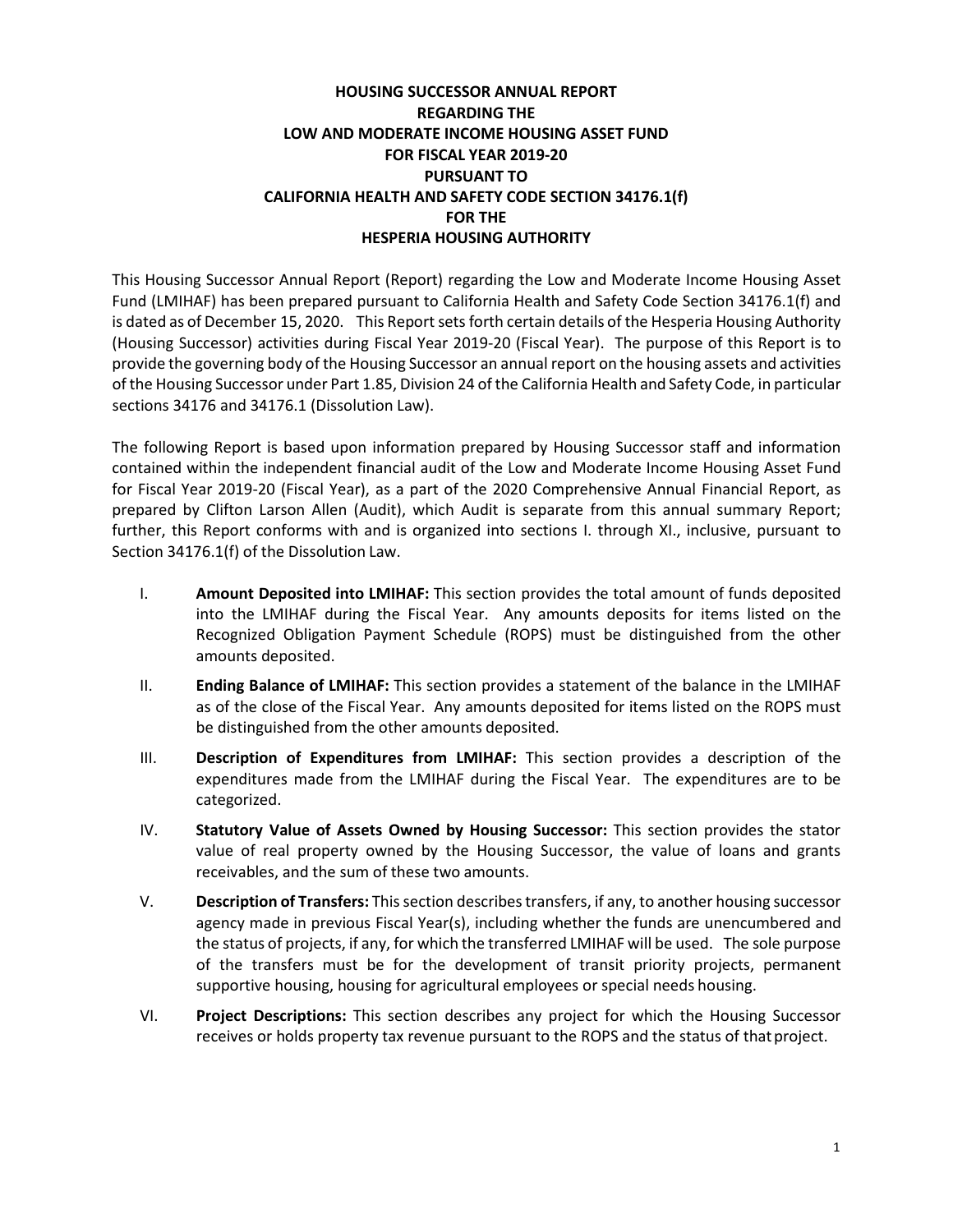- VII. **Status of Compliance with Section 33334.16:** This section provides a status update on compliance with Section 33334.16 for interests in real property acquired by the former redevelopment agency prior to February 1, 2012. For interests in real property acquired on or after February 1, 2012, provide a status update on the project.
- VIII. **Description of Outstanding Obligations under Section 33413:** This section describes the outstanding inclusionary and replacement housing obligations, if any, under Section 33413 that remained outstanding prior to dissolution of the former redevelopment agency as of February 1, 2012 along with the Housing Successor's progress in meeting those prior obligations, if any, of the former redevelopment agency and how the housing Successor's plans to meet unmet obligations, if any.
- IX. **Income Test:** This section provides the information required by Section 34176.1(a)(3)(B), or a description of expenditures by income restriction for five year period, with the time period beginning January 1, 2015 and whether the statutory thresholds have been met.
- X. **Senior Housing Test:** This section provides the percentage of units of deed-restricted rental housing restricted to seniors and assisted individually or jointly by the Housing Successor, its former redevelopment agency, and its host jurisdiction within the previous 10 years in relation to the aggregate number of units of deeds-restricted rental housing assisted individually or jointly by the housing successor, its former Redevelopment Agency and its host jurisdiction within the same time period. For this Report the ten-year period reviewed is July 1, 2010 to June 30, 2020.
- XI. **Excess Surplus Test:** This section provides the amount of excess surplus in the LMIHAF, if any, and the length of time that the Housing Successor has had excess surplus, and the Housing Successor's plan for eliminating the excess surplus.

This Report and the former redevelopment agency's pre-dissolution Implementation Plans are to be made available to the public on the City's websit[e www.cityofhesperia.us](http://www.cityofhesperia.us/)

# **I. AMOUNT DEPOSITED INTO LMIHAF**

A total of \$214,205 was deposited into the LMIHAF during the Fiscal Year. Of the total funds deposited into the LMIHAF, a total of \$0 was held for items listed on the ROPS.

# **II. ENDING BALANCE OF LMIHAF**

At the close of the Fiscal Year, the ending balance in the LMIHAF was \$12,150,043 of which \$0 is held for items listed on the ROPS.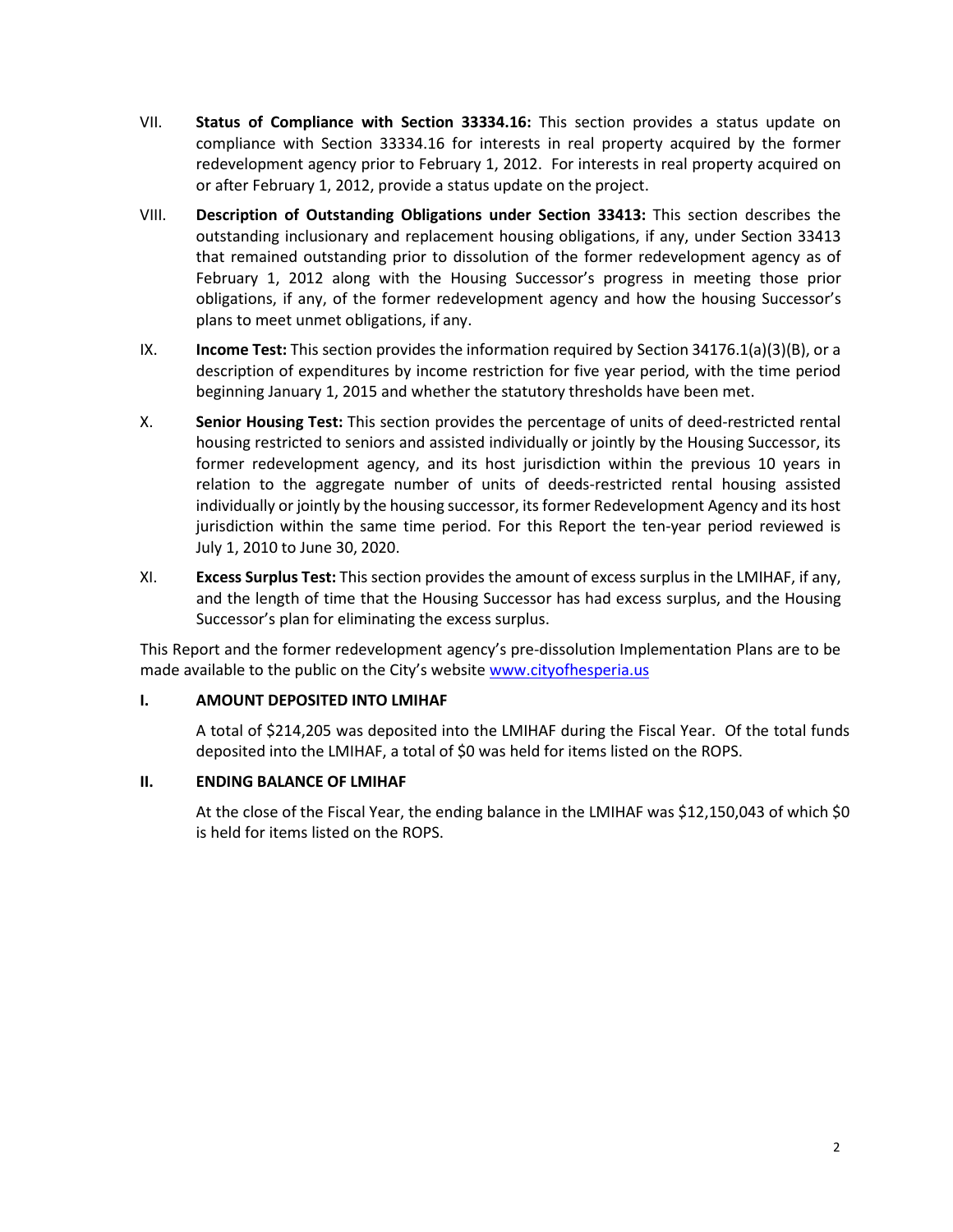## **III. DESCRIPTION OF EXPENDITURES FROM LMIHAF**

The following is a description of expenditures from the LMIHAF by category:

|                                                   | <b>Fiscal Year</b> |        |
|---------------------------------------------------|--------------------|--------|
| Monitoring & Administration Expenditures          |                    | 93,723 |
| Homeless Prevention and Rapid Rehousing           |                    |        |
| Services Expenditures                             |                    | O      |
| <b>Housing Development</b>                        |                    |        |
| Expenditures                                      |                    | O      |
| Expenditures on LowIncome<br>Units                |                    |        |
| Expenditures on Very-Low Income Units             |                    | o      |
| <b>Expenditures on Extremely-Low Income Units</b> |                    | 0      |
| <b>Total Housing Development Expenditures</b>     |                    | U      |
| <b>ADDITIONAL EXPENSE:</b>                        |                    |        |
| Loss on land held for resale                      |                    | n      |
| Total LMIHAF Expenditures in Fiscal Year          |                    | 93.723 |

#### **IV. STATUTORY VALUE OF ASSETS OWNED BY HOUSING SUCCESSOR INLMIHAF**

Under the Dissolution Law and for purposes of this Report, the "statutory value of real property" means the value of properties formerly held by the former redevelopment agency as listed on the housing asset transfer schedule approved by the Department of Finance as listed in such schedule under Section 34176(a)(2), the value of the properties transferred to the Housing Successor pursuant to Section 34181(f), and the purchase price of property(ies) purchased by the Housing Successor. Further, the value of loans and grants receivable is included in these reported assets held in the LMIHAF.

The following provides the statutory value of assets owned by the housing Successor.

|                                                             | As of End of<br><b>Fiscal Year</b> |
|-------------------------------------------------------------|------------------------------------|
| Statutory Value of Real Property Owned by Housing Authority |                                    |
| Value of Loans and Grants Receivable                        | 22,288,427                         |
| Total Value of Housing Successor Assets                     | \$22,288,427                       |

# **V. DESCRIPTION OF TRANSFERS**

The Housing Successor did not make any LMIHAF transfers to other Housing Successor(s) under Section 34176.1(c)(2) during the Fiscal Year.

#### **VI. PROJECT DESCRIPTIONS**

The Housing Successor does not receive or hold property tax revenue pursuant to the ROPS.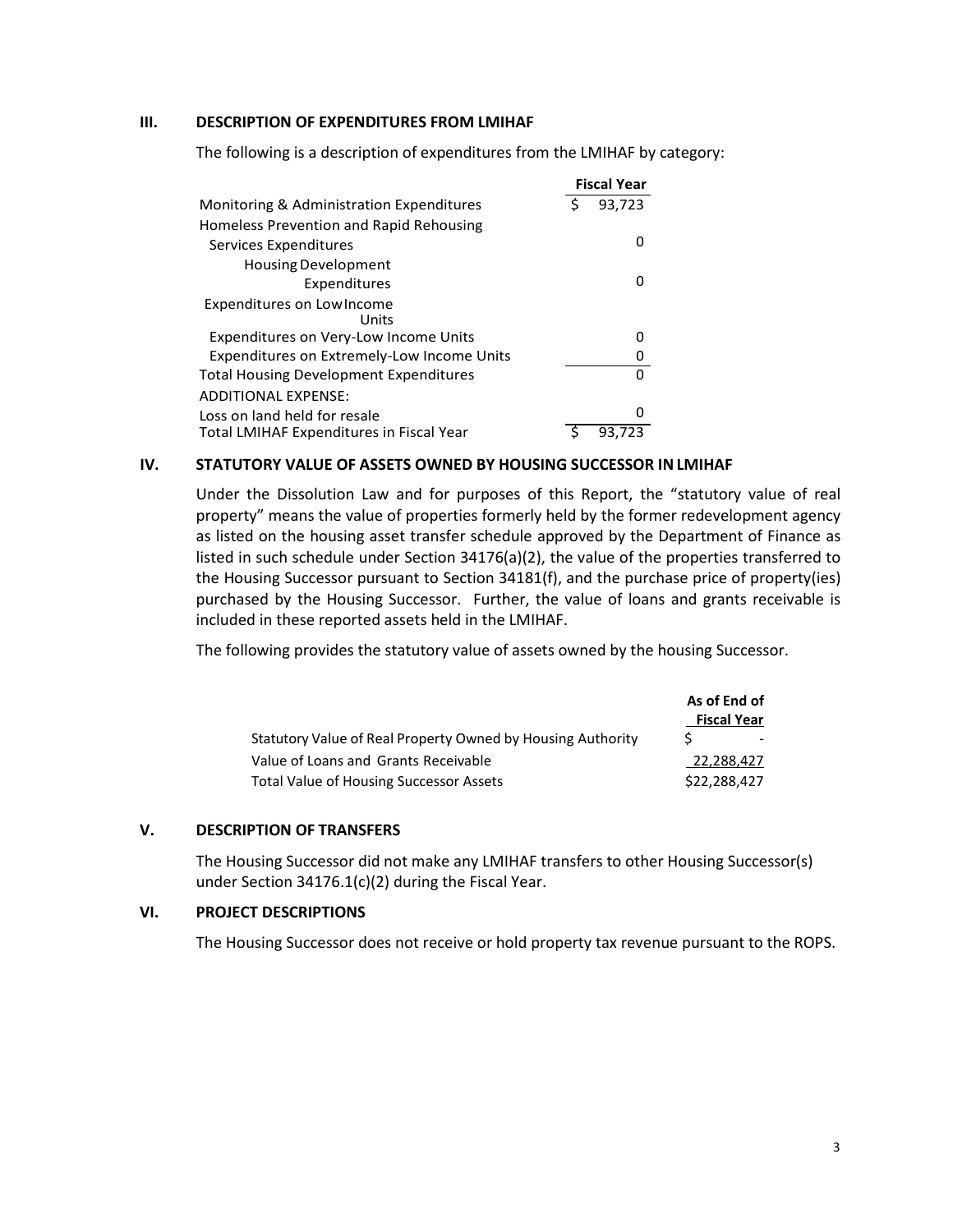## **VII. STATUS OF COMPLIANCE WITH SECTION 33334.16**

Section 34176.1 provides that Section 33334.16 does not apply to interests in real property acquired by the Housing Successor on or after February 1, 2012; however, this Report presents a status update on the project related to such real property.

With respect to interests in real property acquired by the former redevelopment agency prior to February 1, 2012, the time periods described in Section 33334.16 shall be deemed to have commenced on the date that the Department of Finance approved the property as a housing asset in the LMIHAF; thus, as to real property acquired by the former redevelopment agency now held by the Housing Successor in the LMIHAF, the Housing Successor must initiate activities consistent with the development of the real property for the purpose for which it was acquired within five years of the date the DOF approved such property as a housing asset. In furtherance thereof, the Housing Successor does not have any real property.

## **VIII. DESCRIPTION OF OUTSTANDING OBLIGATIONS PURSUANT TO SECTION 33413**

**Replacement Housing:** According to the 2010-2014 Implementation Plan for the former redevelopment agency, no Section 33413(a) replacement housing obligations were transferred to the Housing Successor. The former redevelopment agency's implementation Plans are posted on the City's website a[t www.cityofhesperia.us](http://www.cityofhesperia.us/).

**Inclusionary/Production Housing:** According to the 2010-2014 Implementation Plan for the former redevelopment agency, no Section 33413(b) inclusionary/production housing obligations were transferred to the Housing Successor. The former redevelopment agency's Implementation Plans are posted on the City's website at [www.cityofhesperia.us](http://www.cityofhesperia.us/) .

# **IX. EXTREMELY-LOW INCOME TEST**

Section 34176.1(a)(3)(B) requires that the Housing Successor must require at least 30% of the LMIHAF to be expended for development of rental housing affordable to and occupied by household earning 30% or less of the AMI. If the housing Successor fails to comply with the Extremely-Low Income requirement in any five-year report, then the Housing Successor must ensure that at least 50% of the funds remaining in the LMIHAF be expended in each fiscal year following the latest year following the report on households earning 30% or less of the AMI until the Housing Successor demonstrates compliance with the Extremely-Low Income requirement.

For informational purposes, the following provides the Housing Successor's Extremely-Low Income Housing Test as of FY 2015 – 2020.

| <b>Extremely-Low Income Test</b>                | FY 2015-2020 |
|-------------------------------------------------|--------------|
| LMIHAF Spent on Extremely-Low Income Households | S0           |
| Total LMIHAF Spent (Five Year Total)            | \$3.831.975  |
| Extremely-Low Income Test                       | 0%           |